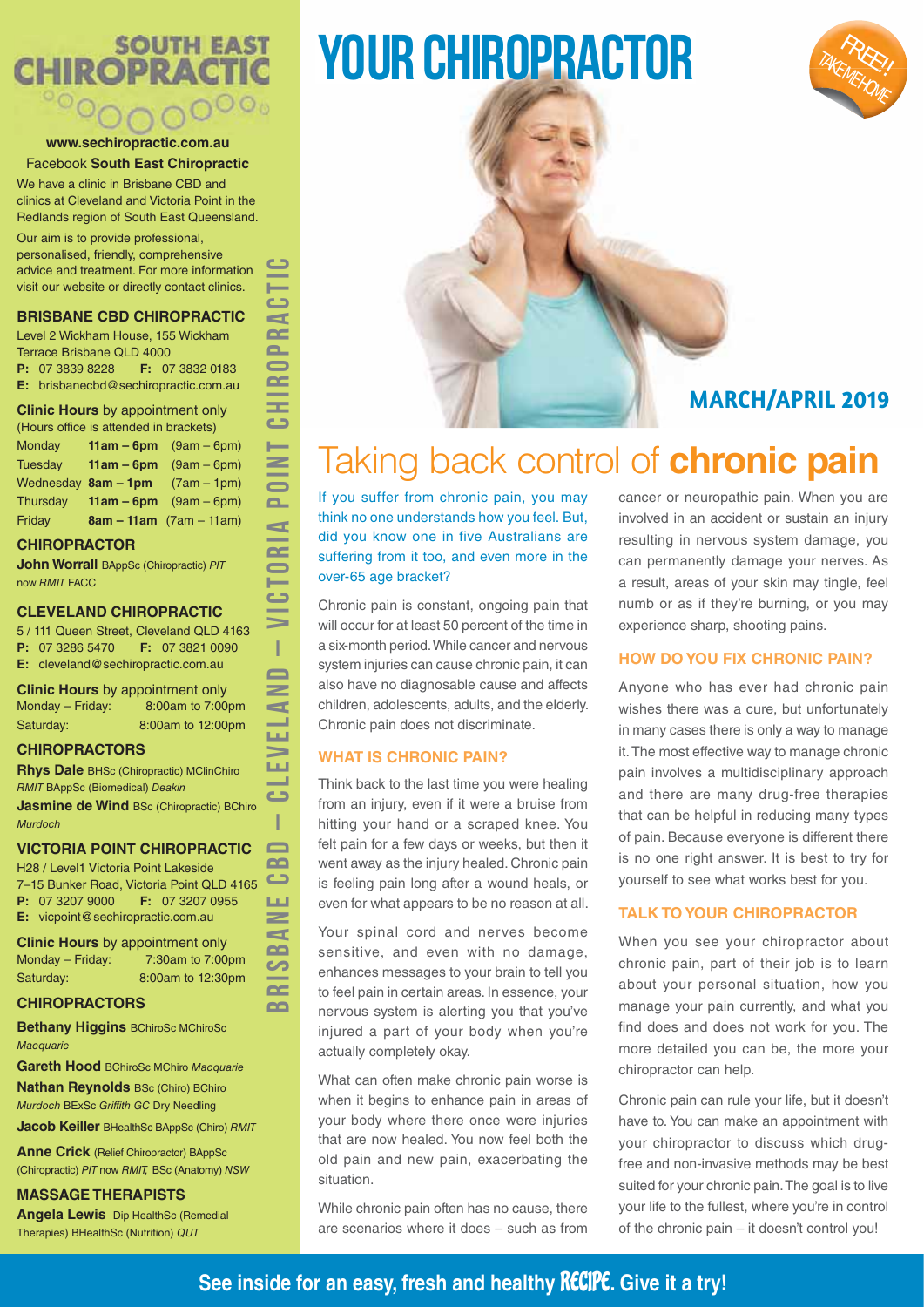# The curiosity of **cramps**

If you've ever experienced muscle cramps, you will know the searing pain and the panic to get rid of it. With such intense agony, you'd expect to be able to find out what it's all about, but no one understands what causes it or even how it happens.

A muscle cramp, also referred to as a charley horse, is a painful muscle contraction that usually occurs in your lower legs. Many people get them after exercise, but some people suffer from muscle cramping for seemingly no reason at all.

Ever hear someone say that cramps are caused by a lack of salt? For quite some time it was suggested that dehydration and electrolyte imbalance caused cramps. This theory is based on mostly observational evidence, so while there may be an association, it hasn't been proven. And surely if it were true wouldn't all the muscles in your body be affected?

What researchers have determined is that cramps tend to happen in muscles that are actively used and especially Cramps also occur more often at the start of a sports season when muscles have had less use, and at night in people who are inactive.

Fatigue is believed to be a contributing factor, particularly in endurance athletes who need to have fast-contracting muscle fibres. Muscle cramps also appear to affect men more than women. This may be due to men having more fast fibres, or that women don't get as tired during the same level of exercise intensity.

Even though there is so much left to discover about cramps, there is evidence to suggest they affect some people more than others.

Nocturnal cramping is prevalent in the elderly, and pregnant women notice cramps to be higher in intensity during the second and third trimesters.

With so many theories and little evidence. it can be hard to offer a solution. The once widely accepted solution of taking magnesium and salt tablets is now questionable, and stretching the contracting muscle may end up causing further harm.

Should you experience a cramp, the best immediate action you can take is to stretch the muscle opposite to (in the muscle pair) the cramping muscle. Additionally, if fatigue is thought to be a factor, plenty of fluids and electrolytes may also be of assistance.

# Clutter calamity: **What is it doing to you?**

Does your home consist of carnage, chaos, and clutter? Then it could be affecting your mental and physical health.

Clutter in your home is more than only a nuisance. While piled-up dishes and washing on the sofa is an eyesore and obstacle in your house, it can also cause a whole host of problems with your body and brain.

The human brain naturally prefers order, which means everything has to have its place – your physical items and mental thought processes included. If your home is full of things that don't make you happy, you can struggle to focus, sleep, and remain calm. You are also less productive, meaning you are possibly more likely to watch shows about decluttering than undertake the process yourself.

The human brain reacts to its physical environment, and if it doesn't like it, it lashes out by way of affecting your emotions, relationships, and cognition. Neuroscience researchers found, however, that if you clear clutter from your life, you can increase your productivity, improve your information processing ability and capacity to focus.

Clutter affects your body too. Many studies found that people with disorganised environments ate more snacks and were nearly 80 percent more likely to be

overweight. Dealing with clutter also uses up your survival instinct resources, affecting your immunity to bugs and increasing your risk of heart disease and type 2 diabetes.

For those with a hoarding disorder, clutter can cause physical pain – especially when it comes to throwing items away. Fortunately, cognitive behavioural therapy could be a valid treatment method for this condition.

If you decided back in January that 2019 was going to be your year, then consider the benefits of simplifying your life. Take a critical look at your house and contemplate expert help if you need it.



# **BUDDHA**

Zucchini, spiralised Edamame beans, steamed Tofu, chopped Tomatoes, chopped Radish, sliced Avocado, sliced Can of chickpeas, drained Sprouts of your choice (optional) 1 t cumin 1 t paprika ¼ t cayenne Coconut oil

Heat oil in a pan. Add cumin, paprika and cayenne powders. Heat for one minute. Add chickpeas, stir until coated and heat for another minute.

Place all ingredients into a bowl and serve with dressing.

½ C mild vegetable oil

- ½ C rice vinegar
- 3 carrots, roughly chopped
- 3 T fresh ginger, peeled and chopped
- 1 T maple syrup
- (or other sweetener eg. honey) 2 t sesame oil

Salt to taste

Blend everything together and adjust sweetness or salt to taste.

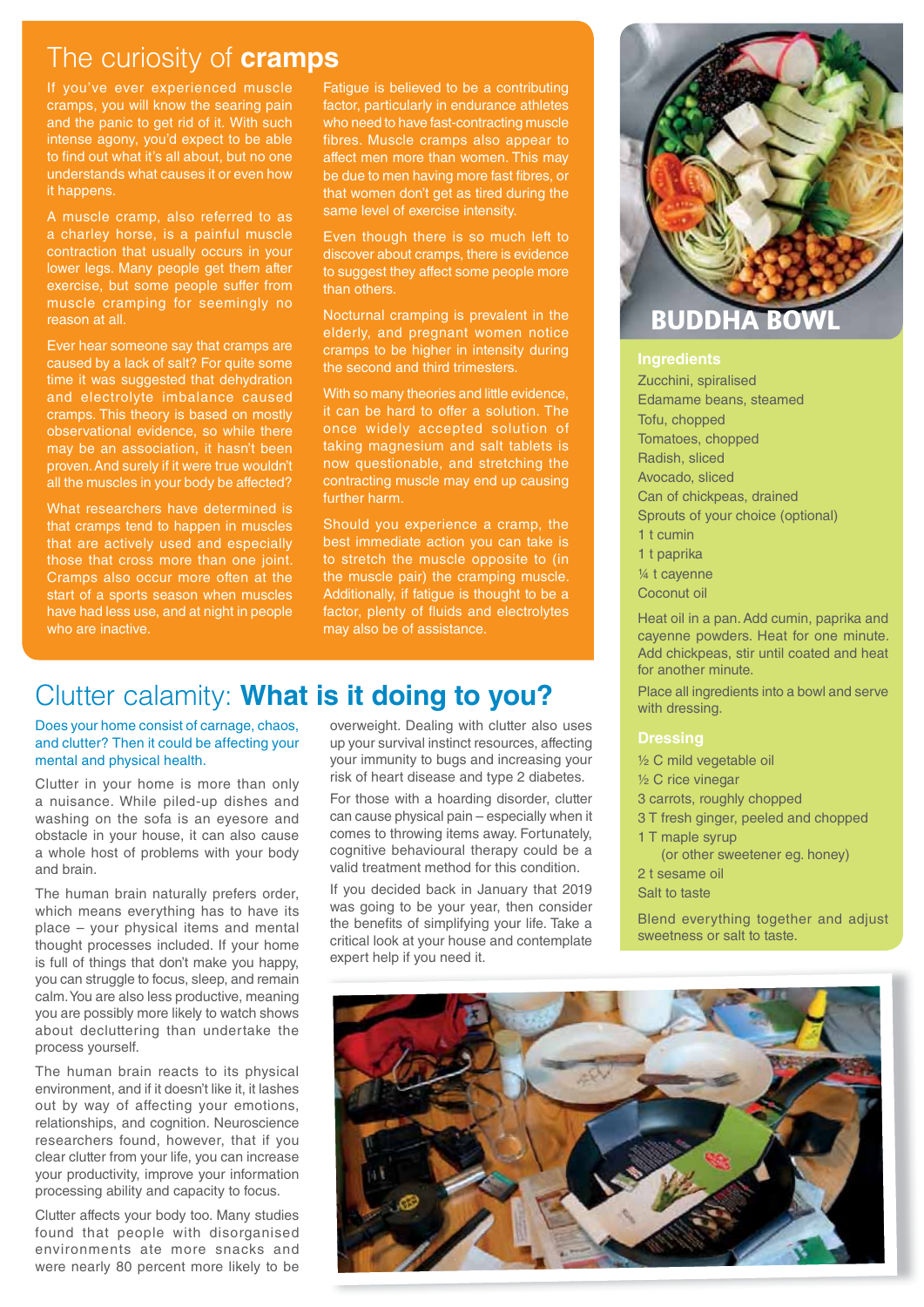# **Healthy autumn** eating tips

A change in season often means a change in diet and routine. You may feel more inclined to seek the warmth and comfort indoors once you notice it getting a little cooler outside.

Avoid falling into the trap of sabotaging the healthy habits you practised throughout the warmer months and follow these easy tips to eat for comfort and yet still maintain your health and fitness goals.

### **BE CREATIVE**

Vegetables are dense with nutrients and high in fibre, which makes them the ideal food category to fill up on. Get creative and replace a high-fat creamy based pasta dish with zucchini noodles and a creamy avocado sauce.

### **PROTEIN-PACK MEALS**

Aim to include a serve of protein such as eggs, legumes, lean meat, tofu, or nuts/ seeds into each meal. Protein helps to control blood sugar levels and appetite.

# **SERVE SEASONAL**

Autumn offers plenty of extremely versatile root vegetables as well as zucchini, cabbage, mushrooms, pears and persimmons. Eating in line with the season means your food will be full of nutrient-rich goodness.

### **NEW COOKING STYLES**

Cut down on oil used to stir-fry or grill and try poaching, steaming and slow cooking methods instead.

## **MAKE FIBRE A PRIORITY**

Start the day with a high fibre breakfast such as whole oat porridge with LSA and fresh fruit. Or if making a bolognese sauce replace half the meat with legumes for a fibre boost.

Fibre will help you keep those portion sizes in check.

## **USE HEALTHY FATS**

Fat is necessary to absorb vegetable nutrients so try adding coconut milk and avocado to soups.

### **WATCH THE SALT**

Try products with reduced salt and when making food from scratch use salt substitutes like miso or tamari soy sauce.

### **SERVE RAW**

While you may prefer the comfort of a cooked meal, eating raw foods helps your digestion. For example, try serving a fresh tomato salsa on top of a stew.

### **CHOOSE WARM INGREDIENTS**

Create a warm and comforting feeling by flavouring dishes with foods known for their warming properties such as ginger, chilli and cayenne pepper.

### **BULK COOKING**

Make a large batch of soup or casserole and create meal-sized

portions to pop into the freezer. You'll have hot ready-made meals at your fingertips.

# WORD SEARCH

AVOCADO **CHIROPRACTOR CHRONIC CLUTTER CRAMPS ELECTROLYTE ERGONOMICS** FLEXION FLUIDS FOOTWEAR HEART DISEASE HOARDING **IMMUNITY** LEGUMES LEVATOR **MATTRESS MUSCLE NERVE NEUROPATHIC NOCTURNAL ORDER** PAIN PORRIDGE **RAW SCAPULA SHOULDER SPINALCORD SPINE STRETCH** 

**ZUCCHINI** 

I WY Z BERET TU L CV ZDP I Y FOOXBU E K L J T S P C A D L DDNWZ P SGY F H Y Y S VMXSC I KCYEAZHONAZUNRFVZPQ R J ENSNEVFPORR I DGEU I RNT I XE Y U F Q J E HWGV J P S Y R X B RD E B NMK C Y PHCY YRDAOYWE VOA FQRDEMDGN CRAMPSSTEZBVQPTB I CA L KMS I S FGSNSXXVT FZGRQCJHLOUN J AVH ND V F X P UH X A KWOR A L F Y HOC PGE B S D Z Y ZW I HMYM J N I RNWT F HRQS E S T CO I I E F N Z L E K SHP P VWT S J A RN Z R S I FMCU L A J J Z X NO I X E L F EGEWO E E EHOMHUU L E V BRRSMODSOT F HE TMT ATMURN I CT A L I XNF I NFO I XQ CUY J V A I NODDOA Z H I L DO L ONEWF HGL L LOPZ I NNSRBCPTMPT I S LXK MEOS E ACOGT I WVD Z R I TWHUGC L K Z LRPBHNARRYC I VACF ECMYAS LQ QE TWU T RSDUXMA E SQACHQF CUK J T RCDA E EOMOE VHB BRU I K XROMF R HGEK L RDSMGBNFGZ Z K L K S F J XOY UG L QBWRQE VR E NNUMMS C A PU L A Z FXEGJGOCS L ANRUTCONUMYHCPP VTNA I LCSGF J I ZROTAVEL LRUUC V DWR Y F J QX R P E F Q J F J R EMD X XWY